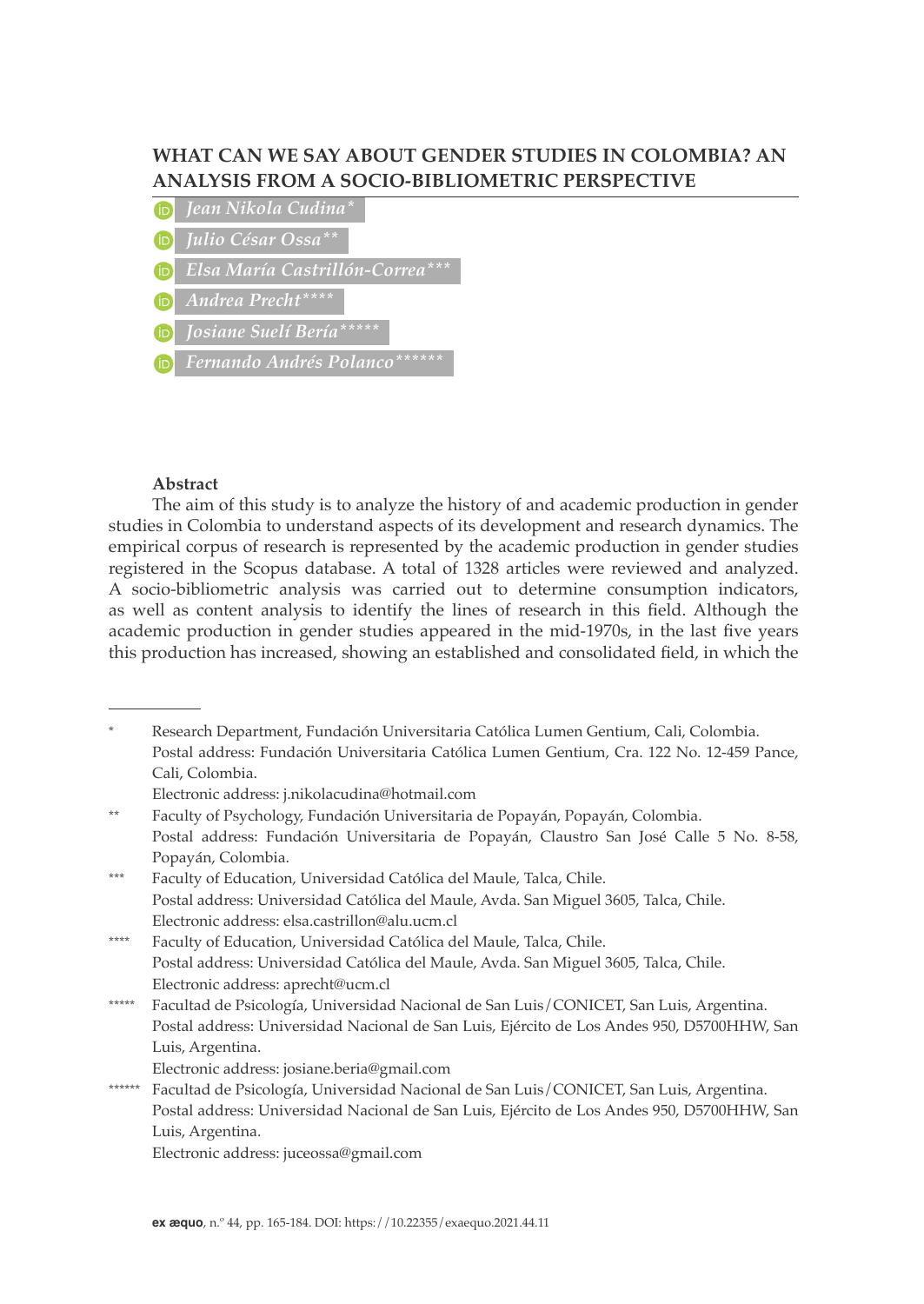visibility of educational institutions from the official sector stands out. These institutions thus leverage the development of research in this field in the country. Despite the long history of gender processes in Colombia, the dynamics of academic production in this field are a recent development.

**Keywords**: Gender studies, academic production, gender, history, socio-bibliometrics.

#### **Resumo**

## **O que podemos dizer sobre os estudos de género na Colômbia? Análise de uma perspectiva sociobibliométrica**

Este estudo tem como objetivo analisar a história e a produção académica em estudos de género na Colômbia a fim de compreender aspetos da sua dinâmica de desenvolvimento e pesquisa. O *corpus* empírico da pesquisa é constituído pela produção académica em estudos de género registada na base de dados Scopus. Foram revistos e analisados um total de 1328 artigos e realizada uma análise sociobibliometrica para determinar indicadores de consumo, bem como uma de análise de conteúdo para identificar as linhas de investigação neste campo. Embora a produção académica em estudos de género tenha surgido em meados da década de 1970, é nos últimos cinco anos que esta produção revela um campo consolidado, no qual se destaca a visibilidade das instituições educativas do setor oficial, as quais alavancam o desenvolvimento da pesquisa neste campo no país. Apesar da longa trajetória histórica dos processos de género na Colômbia, a dinâmica da produção académica neste campo é um acontecimento recente.

**Palavras-chave:** Estudos de género, produção académica, género, história, sociobibliometria.

### **Resumen**

## **¿Qué podemos decir de los estudios de género en Colombia? Un análisis desde una perspectiva socio-bibliométrica**

Este estudio tiene como objeto analizar la historia y producción académica de los estudios de género en Colombia para comprender aspectos de su desarrollo y dinámicas investigativas. El corpus empírico de la investigación lo representa la producción académica de los estudios de género que se registran en la base de datos Scopus. Un total de 1328 artículos fueron revisados y analizados. Se llevó a cabo un análisis socio-bibliométrico para determinar indicadores de consumo y un análisis de contenido para identíficar las líneas de investigación que se configuran en este campo. La producción académica de los estudios de género aparece a mediados de la década de los años setenta; no obstante, es en el último quinquenio que esta producción permite mostrar un campo afianzado y consolidado, en el que se destaca la visibilidad de las instituciones educativas provenientes del sector oficial, que apalancan el desarrollo de la investigación en este campo en el país. Los hitos en los estudios de género en Colombia cuentan con una larga trayectoria histórica, pero las dinámicas de producción académica en este campo son un acontecimiento reciente.

**Palabras clave:** Estudios de género, producción académica, género, historia, sociobibliometria.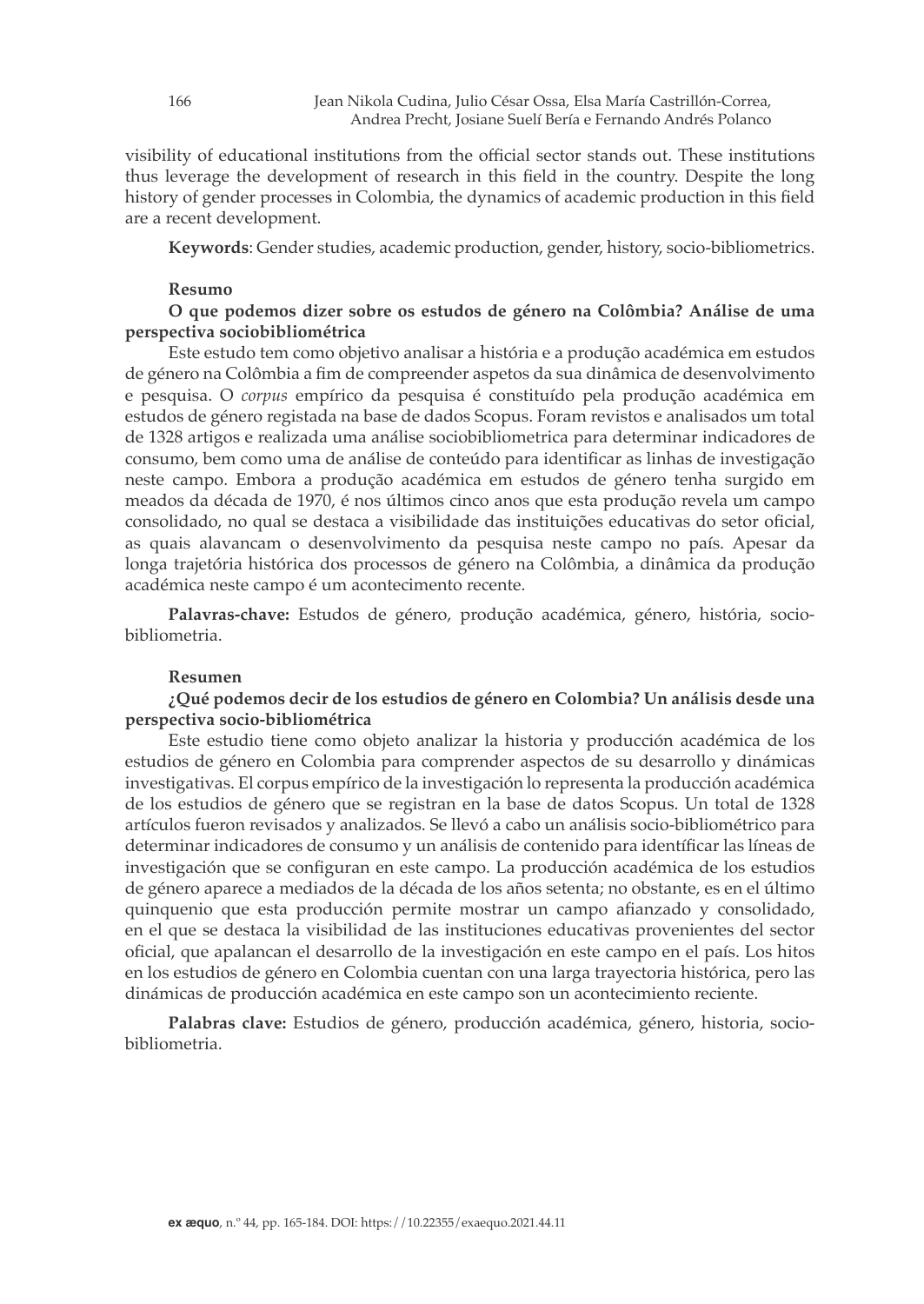## **Introduction**

In Colombia, the object of study of gender research has involved a diversity of topics and phenomena. These issues converge in a central purpose: to transform androcentric knowledge and create a new one, which allows explaining the subordination of women and gives way to the gender perspective and the specificity of difference (León 2007). This purpose resulted in a knowledge that allows reading reality attending to the social dynamics of relations between the sexes, together with other social relations such as class, race or ethnicity (Caggiano 2012; Viveros 2013).

Gender studies in Colombia have become a specialized field of knowledge. The academic production derived from gender research has contributed to the transformation of the realities of subordination and domination (Rodríguez-Pizarro & Ibarra-Melo 2013). As a result, the topics and problems of knowledge within gender studies are worked upon to produce knowledge *and* action, which reflects a fundamental characteristic of feminist and gender epistemologies: knowledge should not be separated from action (Guzmán & Pérez 2005; Buchely 2013; 2014). Knowledge and action constitute two dialogical and integral dimensions present in the nature of gender studies in Colombia. These two dimensions have enabled it to become a vehicle for promoting spaces for citizen participation, legitimacy and political resistance (Parola & Linardelli 2021).

The particularities of gender studies in Colombia lead us to this article's thesis: there is a relationship between political and academic scenarios, woven from the debates opened by feminist groups and the boom in gender studies leveraged by research groups in universities. This issue has opened up the possibility of the invention of tradition (Hobsbawm & Ranger 1983). In the particular case of gender studies in Colombia, they correspond to the legitimizing fact of the processes of indigenous vindication of women and the LGBTI population of each region in the country, in the light of human rights, citizenship and democracy (Estrada 1997; Jurado 2016; Rodríguez-Amat & Jeffery 2017; Gil-Hernández & Pérez-Bustos 2018).

To support this thesis, we present a historical review that provides elements to understand how the field of gender studies was forged in the country from the first social mobilizations and feminist struggles that took place in different scenarios of the national territory. Secondly, we present some conceptual resources that allow us to discuss the relationship established between knowledge and action in order to understand in greater detail the nature of gender studies in Colombia as a dynamic resource for the collective action of social groups. Thirdly, we present an analysis of academic production in gender studies in Colombia based on an empirical corpus extracted from a database with citation and bibliographic information (Scopus).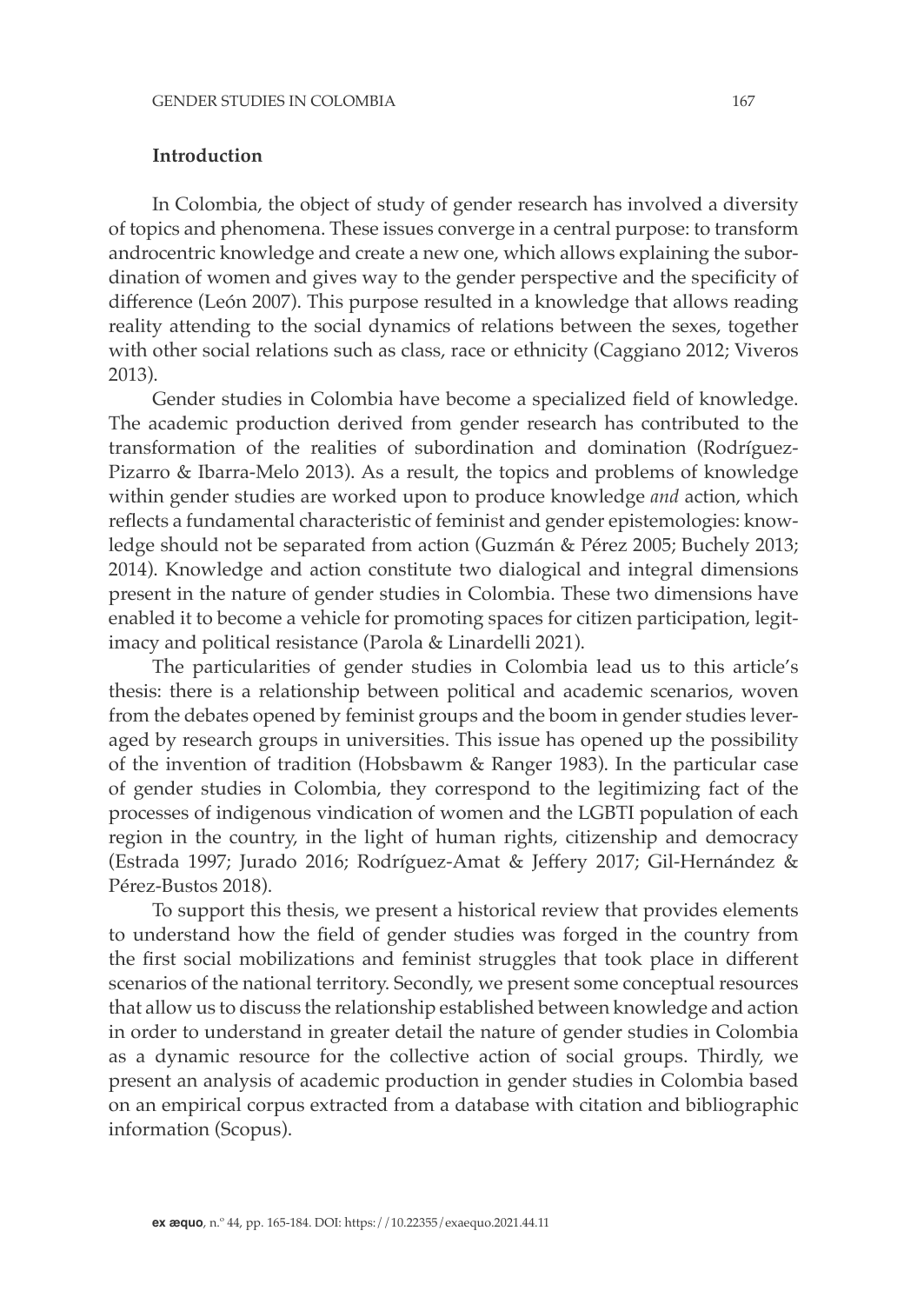# **Historical elements for gender studies in Colombia**

At the beginning of  $20<sup>th</sup>$  century, substantial changes began to appear in the country's social structure due to the expansion of coffee production and the increase in the monetary economy of the rural sectors that led to processes of labor migration to the large cities (Salas-Díaz 2015). During this time, the construction of new patterns of intimacy, different from those of the traditional peasant family, became evident (Estrada 1997).

This shift in the intimacy patterns and roles of the traditional Colombian family precedes the Thousand Days War. In 1899, this war resulted in the death of approximately three hundred thousand Colombian citizens (Bermúdez 2014). As a result of the war, Colombia's agriculture was impoverished and widows were forced to migrate to the cities. One of the events that significantly marked the entry of women into the world of work was the 1907 decision by the Coltejer textile factory in Bogotá to hire a large number of women. However, the precarious conditions in the companies did not guarantee Colombian women a decent job, and any attempt to protest was immediately repressed (Arango 1991; Bermúdez 2007).

This period of contingency and crisis in the institutions of the country created the necessary conditions for the emergence, in the 1920s, of the first feminist groups in Colombian history. Their actions were designed to achieve the fulfilment of political and civil rights in education, health, work and moral reform (Franco-Giraldo & Álvarez-Dardet 2008; González 2011; 2014; Bello-Urrego 2013; Huertas & Hernández 2016). In 1919, the peasant Juana Julia Guzmán founded the *Sociedad de Obreras Redención de la Mujer* in the municipality of Córdoba. This movement aimed to regulate the work of women and minors, who were being exploited (Reyes & Saavedra 2005; Velazco 2014). In the same year, the socialist party was founded following the continuous workers' protests led by 400 women against social injustices. In addition to supporting the strike in Bello (Antioquia), more than 400 women fought against injustices (Garcés 2013). These actions managed to transcend the precarious conditions and begin a struggle for the vindication of human rights within the social and institutional spheres of Colombian women at the time.

These events allowed feminism to find an important foothold for starting its political struggle in Colombia. By 1926-1927, Susana Olózaga de Cabo and Ana Restrepo founded the journal *Anthena* to promote the struggle for women's rights (Cohen 2001). María Rojas Tejada and Baldomero Sanín Cano actively participated in the debates on the condition of Colombian women, organizing and convening a conference on feminism in 1927 in the city of Pereira (Luna & Villareal 1998). In the same year, the National Pedagogical Institute was created to carry out academic and professional training for women. Also in the same year, some 14,000 indigenous women signed the manifesto for the Rights of Indigenous Women in Colombia (Buitrago 2013). One of the milestones in the vindication of women's rights in Colombia was the admission of women to university in 1935 (Ramírez 2010).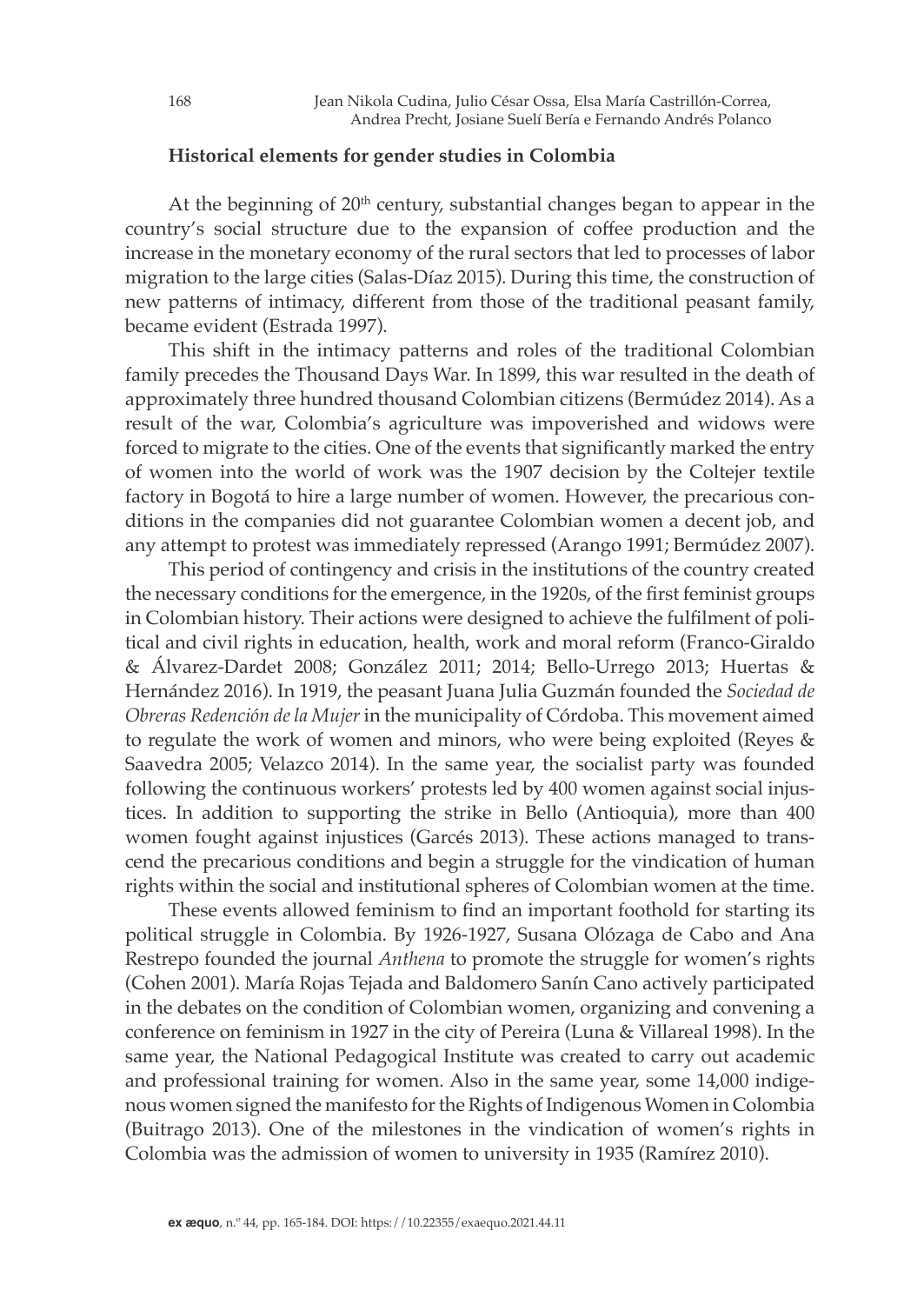Between 1954 and 1957, under the government of General Gustavo Rojas Pinilla, the movement of «suffragettes» led by Esmeralda Arboleda and Josefina Valencia arose to fight in the National Constituent Assembly for women's right to vote without any restrictions (Ariza 2014). A foundational milestone was the election of Arboleda as the first woman in the Senate of the Republic (Luna &Villareal 1998). The organizational process of women continued in the 1960s, when women's collectives and social movements played a definitive role in showing the inequality that women faced in accessing economic, social and cultural rights (López & Güida 2002; Lurent 2009; Gomes-Maciazeki, Nogueira & Filgueiras-Toneli 2016).

In the mid-1990s, the first gender research groups emerged in the country, a fact that can be linked to the establishment of the National Constituent Assembly that gave rise to Colombia's political Constitution in 1991, which declared the country to be a social, multi-ethnic and multicultural state under the rule of law. The Constitution gives priority in its articles to the defense of equality and non-discrimination on the grounds of sex, race, age, religious or philosophical beliefs (Political Constitution of Colombia, Article 13).

Thus, the academy enters the scene, and intellectual production on the subject, no longer isolated, begins to emerge and become established within the universities and research groups. Currently, 12 research groups in the field of gender studies are registered in MINCIENCIAS.1 These groups include an important number of researchers specialized in gender studies in the country.

Next, let us look at some elements that allow us to discuss the relationship established between knowledge and action in the framework of gender studies in Colombia.

## **Knowledge and collective action in gender studies in Colombia**

Gender studies in Colombia have found a critical bridge to think about the impact of research in diverse scenarios and social collectives (Daza 2015; Buchely, Castro & Uribe-Vásquez 2021). A close dialogic relationship is established between the dynamics of research, academic production and civil society (Ziman 2003). Specifically, Colombian gender studies, which have developed over the last two decades, converge with social, political, historical and economic processes in the country. Among these processes are: The 1991 Constitution; the peace process recently signed with the Revolutionary Armed Forces of Colombia (FARC), which gave a particular emphasis to the inclusion of the gender perspective; and impor-

<sup>1</sup> The Ministry of Science, Technology and Innovation (MINCIENCIAS) is the entity in charge of formulating, guiding, directing, coordinating, executing and implementing the public policy of the Colombian State in science, technology and innovation. To see in detail the name of the research groups registered in MINCIENCIAS, please click on this link: t.ly/t0yn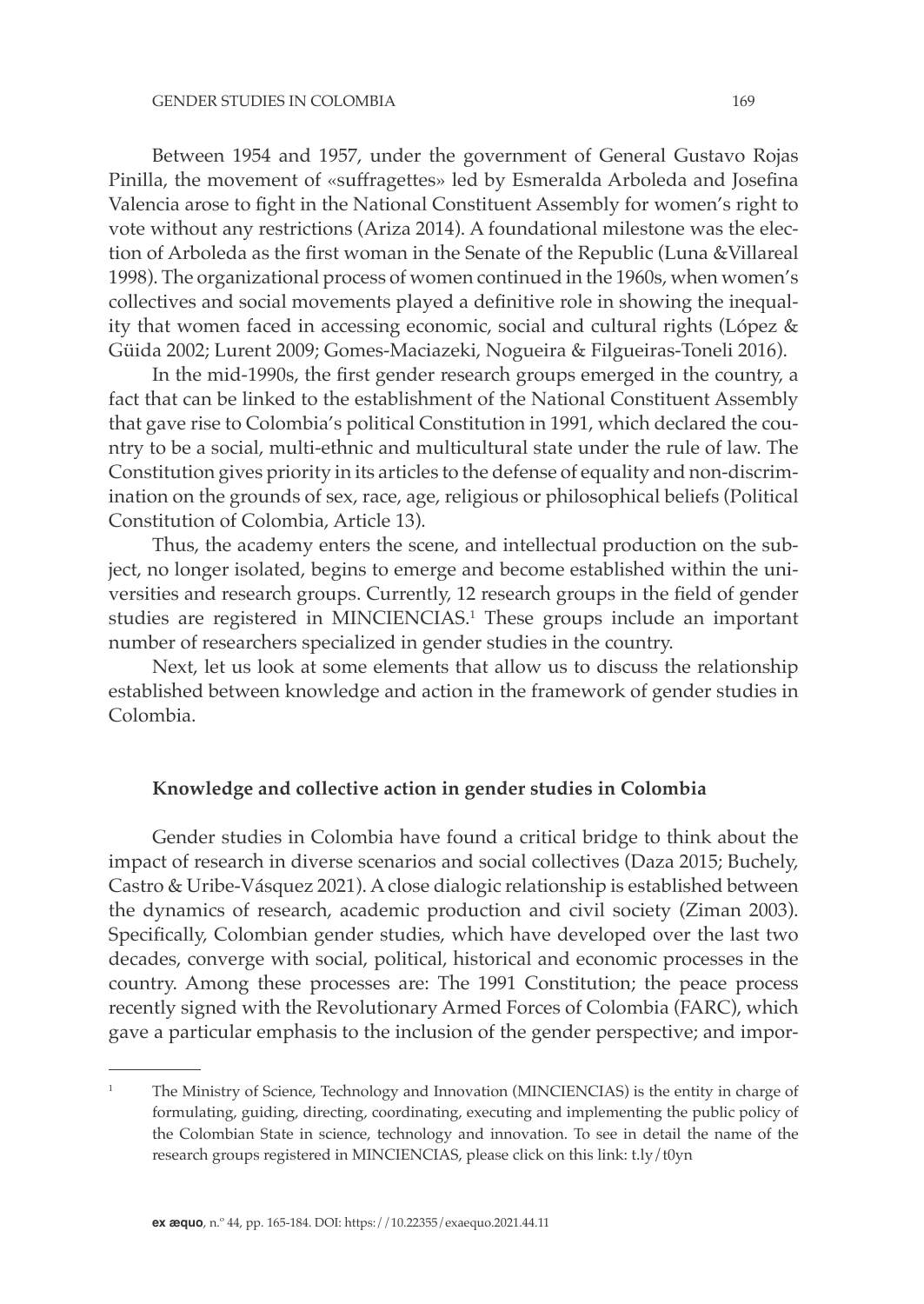tant political and legal debates, such as equal marriage and adoption by same-sex couples, to name a few significant milestones.

The gender studies' approach in the promotion of conditions for collective action provides a framework for the complexities and social realities of the country, where this field opens up spaces for reflection, debate and political struggles. Among these, we can include the actions of women, marginalized social groups, ethnic communities, the struggle for human rights, the search for dignity and peace (Bonilla-Vélez 2007; Millán *et al*. 2020a). Collective actions have been used as a tool that can contribute to social change and the development of a community, fostering peace processes (Sánchez-Mora & Rodríguez 2015). Collective action has been used as a mechanism to address various issues of interest, such as injustice, government mismanagement, knowledge of the conflict, as well as to work through activities to resolve a particular problem of a group or population (Ibarra-Melo 2007; 2011a).

Approaching collective actions in the framework of gender research implies carrying out a critical reading of the social, cultural, historical and political complexities to unveil how this set of conditions and circumstances is articulated (Ibarra-Melo 2015; Bonavitta 2016). Gender research focuses on recognizing the importance of the political context where collective actions take place. The relationship between knowledge and collective action creates the conditions for the formulation of demands to expand democracy and its representation in state institutions (Luna 2003).

As we have explained, in the Colombian context, collective actions have been a vehicle for mobilization, among many others, to incorporate demands for abortion rights, sexual and reproductive rights, the elimination of violence against women, and the recognition of equity and equal rights (Ibarra-Melo 2011b). This type of activism constitutes a source of knowledge within the framework of gender research in Colombia.

The academic production in gender studies in Colombia is based on its articulation with processes and dynamics of emancipatory collective action. Emancipation represents a social process carried out by forces that resist and come into tension with a system of oppressive logics (Nash 2006). Therefore, in this study, we argue that gender studies in Colombia have demarcated an important link between political and academic settings. These two settings represent two knowledge-generating dimensions within research that have led gender studies to become a specialized discipline in both socially committed and transformative terms (Rodríguez-Pizarro & Ibarra-Melo 2013; Barranquero & Ángel 2015). In order to delve deeper into the relationship between the country's socio-political development and the emergence and growth of gender studies, the findings of the socio-bibliometric analysis to determine consumption indicators and content analysis to identify lines of research in gender studies in the country are presented below.

170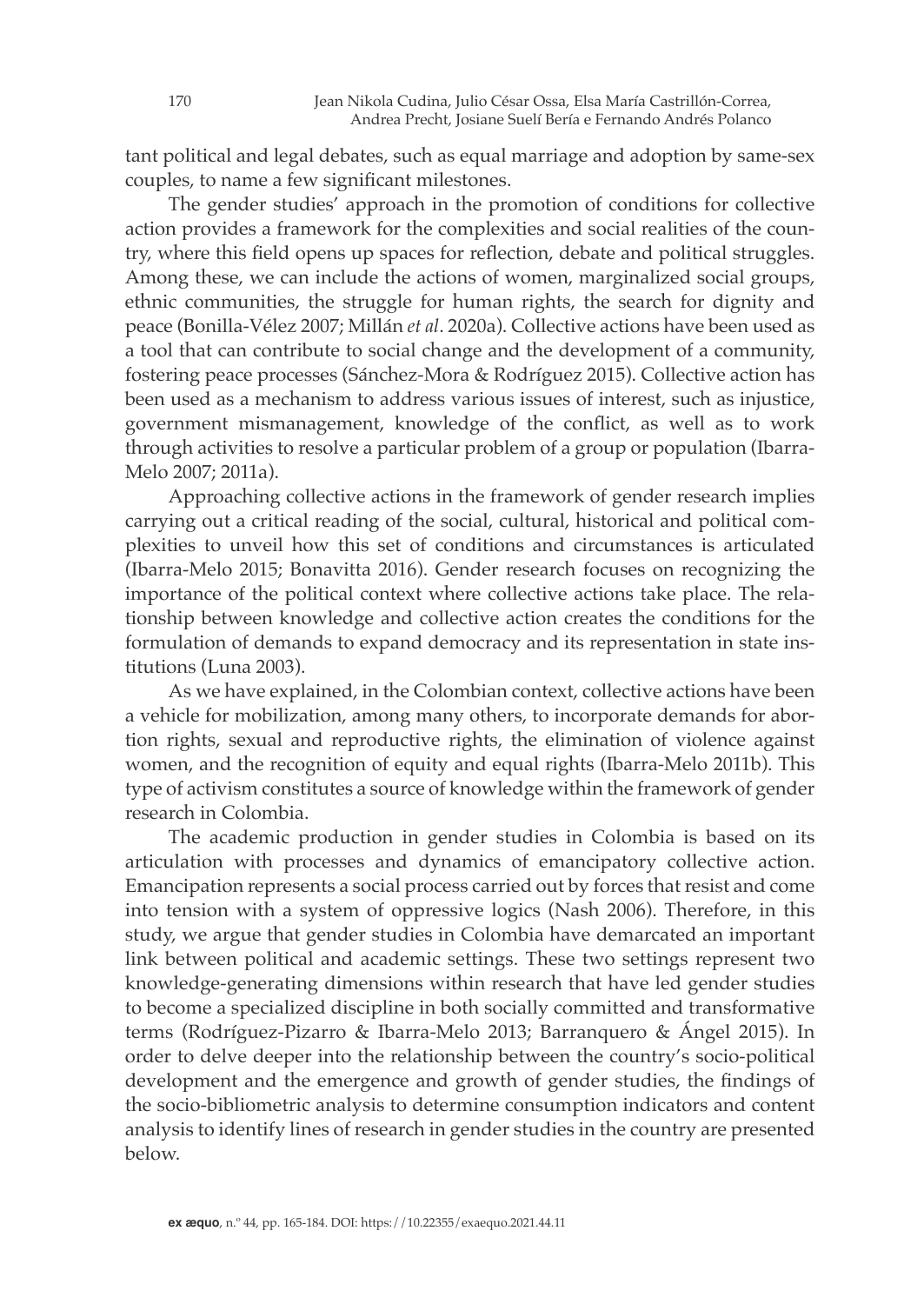## **Method**

An analysis of the academic production in gender studies in Colombia was carried out to provide a brief overview of this production in the country, using the socio-bibliometric method. The methodological framework focuses on articulating the analysis of academic production with historical, social and political events that have forged the field of gender studies and its multiple lines of research in Colombia. This perspective seeks to achieve a greater understanding of the data produced by academic production in light of the historical events that underlie these research dynamics (Millán, Polanco, Ossa, Beria & Cudina 2017; Polanco, Beria & Klappenbach 2017).

### *Corpus*

The empirical corpus of the study consists of the academic production in gender studies recorded in the Scopus database. The Boolean term *OR* was used in the following descriptors: Gender, Gender studies, Gender violence, Theory of gender, and Feminism in titles, abstracts and keywords. The sample consists of 1328 articles, which were used for data extraction and analysis. The articles recorded in the database cover the period from 1976 to 2017, and are indexed in the social sciences. Only articles published by authors affiliated with Colombian national universities were considered for the study. Each paper was reviewed, taking into consideration basic information, including authors, institutions and countries.

#### *Procedure and analysis*

Once the empirical corpus was constituted, academic production and social network analysis indicators were presented (Millán *et al*. 2020b). The graphic representations of the conceptual network derived from the co-occurrence analysis correspond to the empirical corpus of data incorporated in the Vosviewer 1.65 program (van Eck & Waltman 2010). The system of categories to identify and classify the thematic lines of research of the academic production in gender studies in Colombia was carried out, taking into account the historical study of Estrada (1997). This study presents 10 lines of research that have historically shaped the progress of gender studies in the country. From a co-occurrence analysis of the empirical corpus of our study, it is possible to show the emergence of other categories that translate into the appearance of three new lines of research. In total, thirteen lines of research are formed from the revision of the empirical corpus (see Figure 5 in results).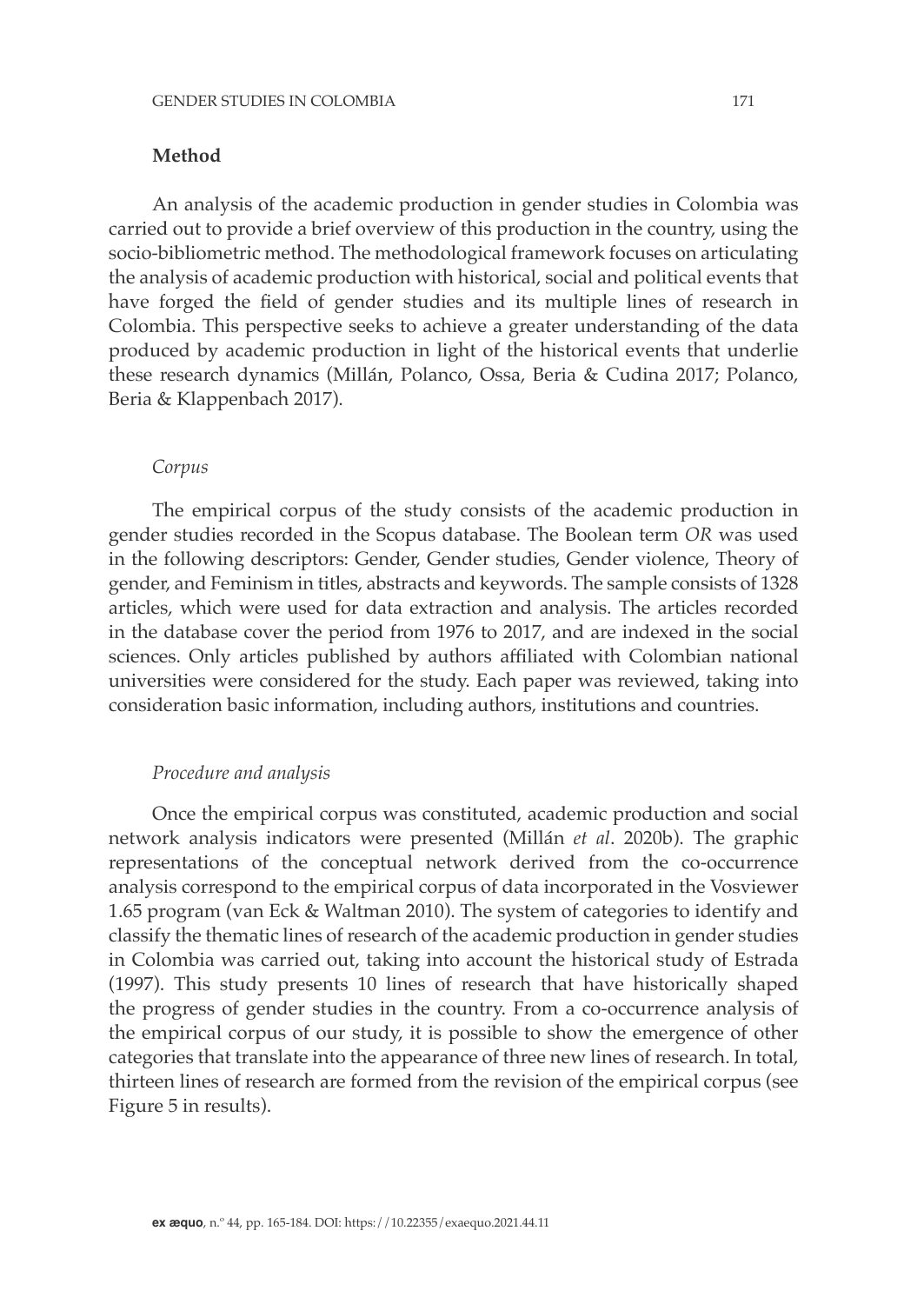# **Results**

Reviewing in detail the corpus of academic production in gender studies in Colombia provides relevant data. One of them has to do with the historical line of development of research in this field, based on the academic production, as shown in Figure 1. The earliest studies were recorded in the period 1976-1977, and from then on there was a steady increase in production until 1999. During those 23 years,  $1.7\%$  (n= 23) of the academic production in «gender studies» recorded in the country was published.



**Figure 1** Historical line of academic production in gender studies in Colombia **Figure 1 Historical line of academic production in gender studies in Colombia**

Source: Authors' compilation, based on data from Scopus (2018).

During the first decade of the years 2000, 31.1% (n=413) of the academic production was recorded. However, it is from 2010 onwards that this increase shows an exponential growth. In the period 2010-2017, 67.2% (n=892) of the academic production in gender studies in Colombia is registered.

On the other hand, the citation rate recorded in general terms shows a low indicator. A significant portion of this production (33.0%; n=537) has never received a citation, while 25.8% (n=420) has been cited only once. Table 1 shows the citation frequency of the academic production in gender studies according to the Scopus database.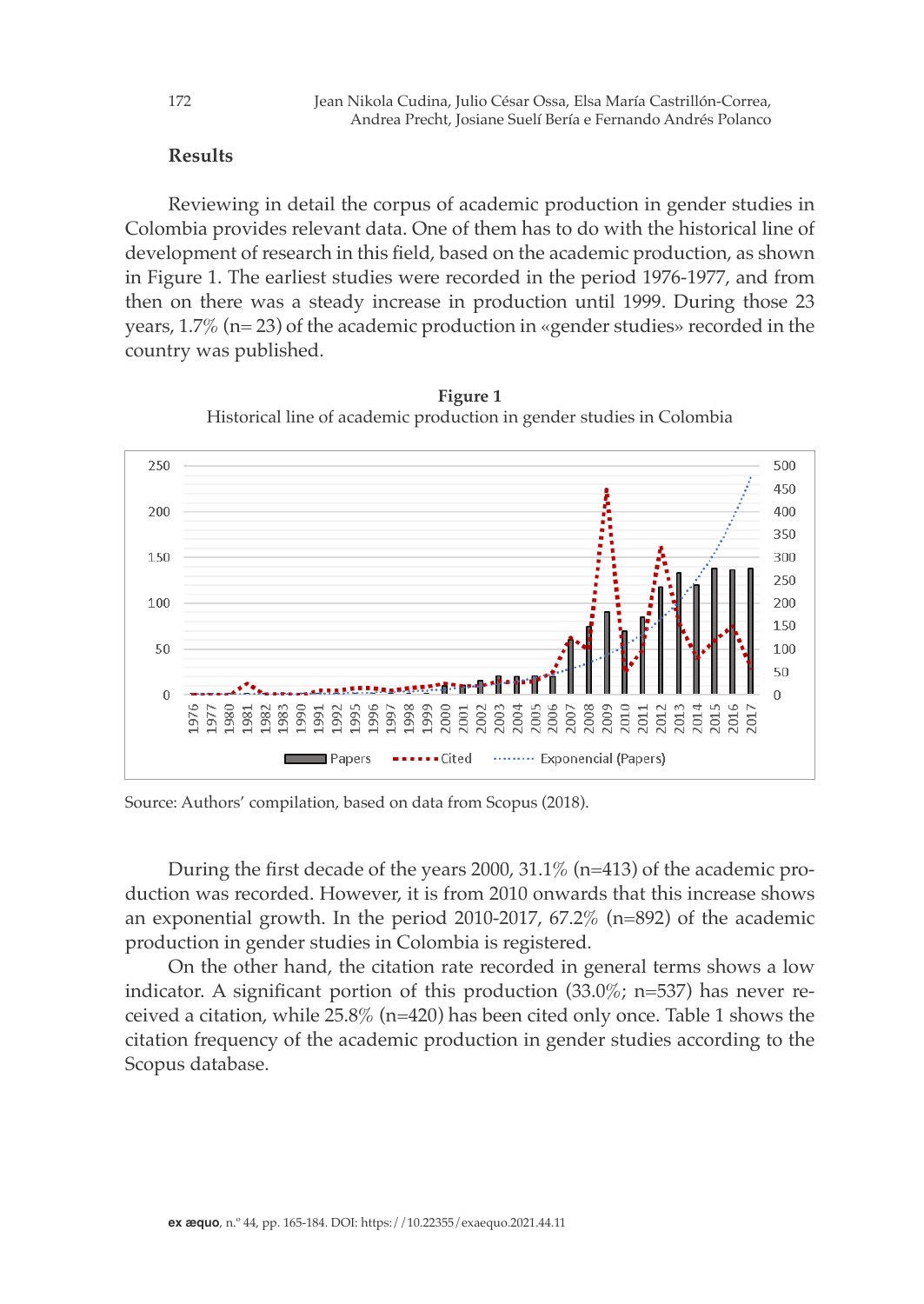| <b>Citation Frequency</b> | Scopus |       |  |
|---------------------------|--------|-------|--|
|                           | N      | %     |  |
| $\Omega$                  | 537    | 33,0% |  |
| 1                         | 420    | 25,8% |  |
| $2 - 5$                   | 392    | 24,1% |  |
| $6 - 10$                  | 186    | 11,4% |  |
| $11 - 15$                 | 94     | 5,8%  |  |
| Total                     | 1629   | 100%  |  |

**Table 1** Citation Frequency Gender Studies

Source: Authors' compilation.

The citation frequency begins to have a significant behavior from 2-5 and 6-10 citations per paper. These frequencies account for  $35.5\%$  (n=578) of the citations registered within gender studies in Colombia. Concerning the authors registered, we find a total of 372 social science researchers who have been shaping the field of gender studies in Colombia. Figure 2 shows the network of authors who have contributed at least two research papers published and recorded in the database.

**Figure 2 Figure 2 Co-authorship network in gender studies in Colombia Co-authorship network in gender studies in Colombia**



Source: Authors' compilation.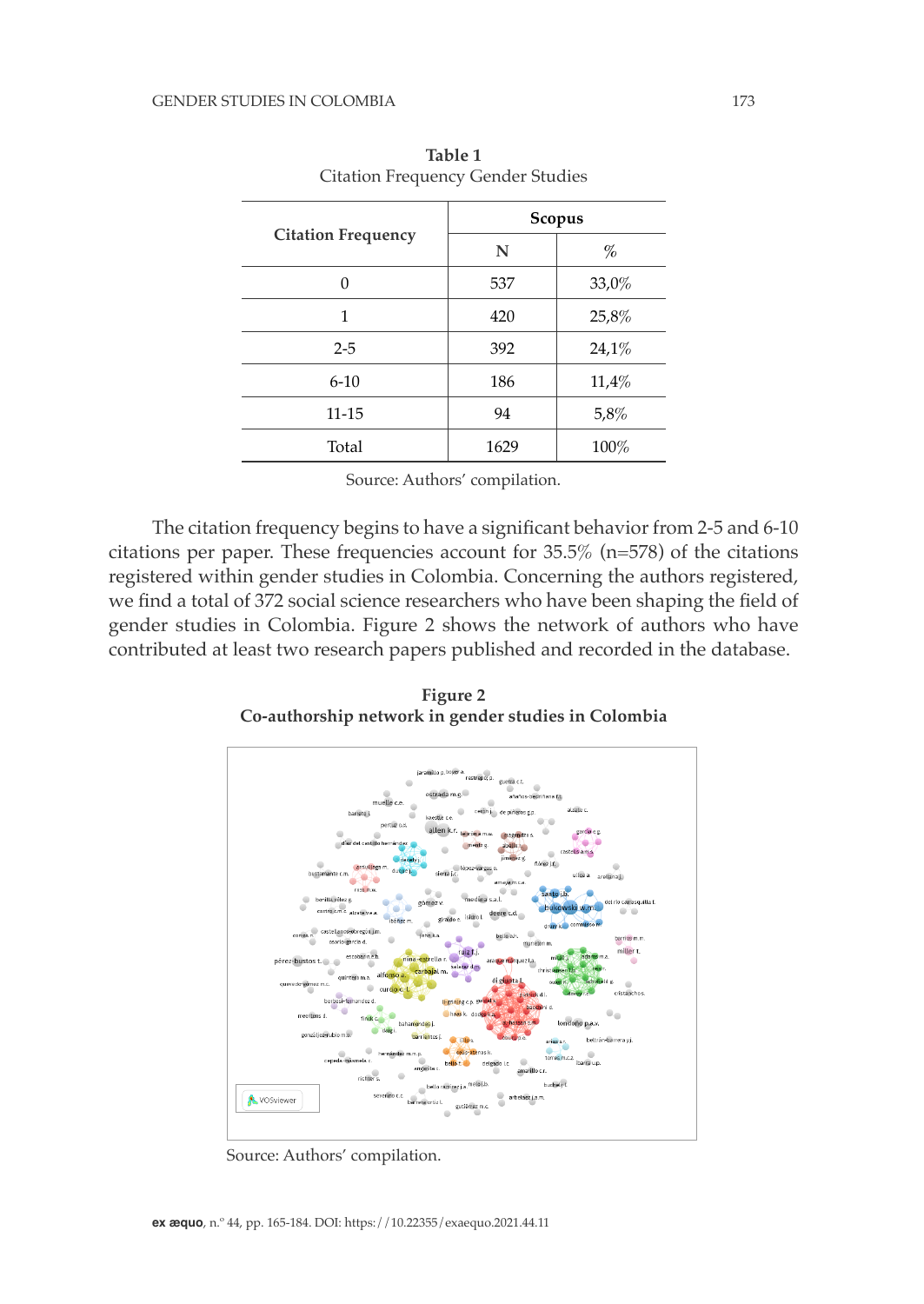The network reveals the communities formed from the collaborative work that is woven between national and international researchers. The map shows the formation of at least ten cooperative work niches within gender studies in Colombia (Adams, Chiang & Starkey 2001). It is also evident that research in gender studies in Colombia is not marked by a dynamic governed by co-authorship (Cronin 2001).

The communities that can be highlighted include the works of Lina María Uribe Tirado (Red Cluster); Lina María Saldarriaga, Luz Stella López (Blue Cluster); Carmen Lucia Curcio (Yellow Cluster); Daniela Salazar, Francisco José Ruiz (Violet Cluster). It is essential to mention that the cooperation feature is marked by cross-cultural studies and the validation of instruments where gender constitutes a fundamental dimension. Work on gender theory has been carried out by authors such as María Eugenia Ibarra-Melo, Lina Fernanda Buchely, Ana L. Jaramillo-Sierra, Tania Pérez-Bustos, Laura Maria Uribe Forero, Ana Patricia Pabón Mantilla, Angela M. Estrada, Isabel Cristina Jaramillo, Helena Alviar and Julieta Lamaitre.

Figure 3 presents the co-authorship networks formed from collaborative work within gender research in Colombia.



**Figure** 3 Collaboration network of Colombian institutions **Company 3** 

Source: Authors' compilation.

Source: Authors' compilation. **Figure 3** Figure 3 shows Colombian universities' meaningful participation in gender **Collaboration network of Colombian institutions** studies within the country. Partly, this is explained by the fact these institutions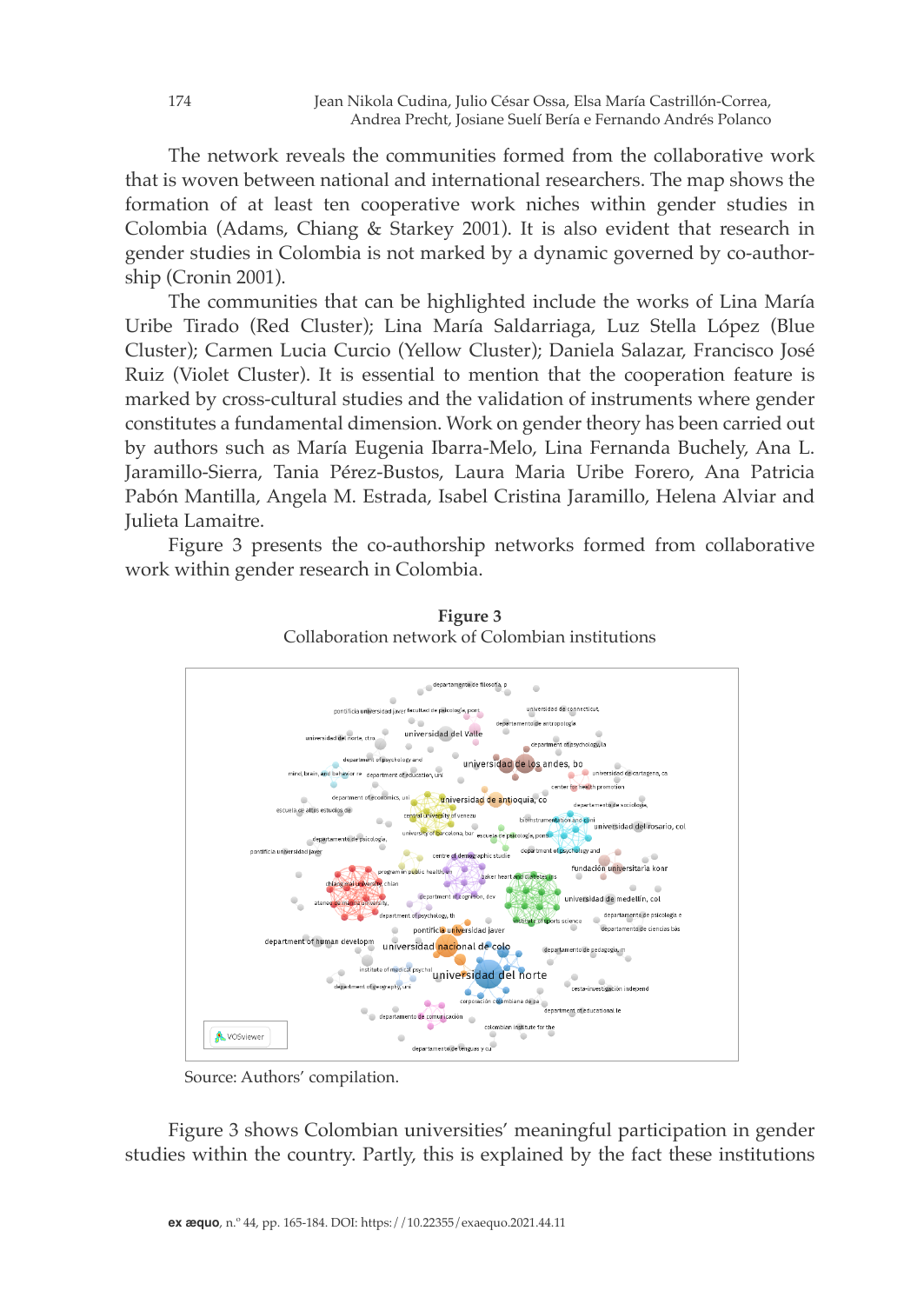forged the first gender studies centers and research groups. Such institutions include the Universidad del Valle, the Universidad Nacional de Colombia, the Universidad de Antioquia and the Universidad de los Andes. It should also be noted that Colombian universities in the private sector have been generating a line of work in gender studies. Among these universities are Universidad del Norte, Pontificia Universidad Javeriana, Fundación Universitaria Konrad Lorenz, Universidad del Rosario and Universidad de Medellín.

## **Semantic map of gender studies in Colombia**

In reviewing the configuration of gender studies, one can see the emergence over the last ten years of different thematic lines, as shown in Figure 4, in the cooccurrence of the most important words in gender studies research in recent years.



**Figure 4** Semantic map of gender studies in Colombia

Source: Authors' compilation, based on data from Scopus (2018).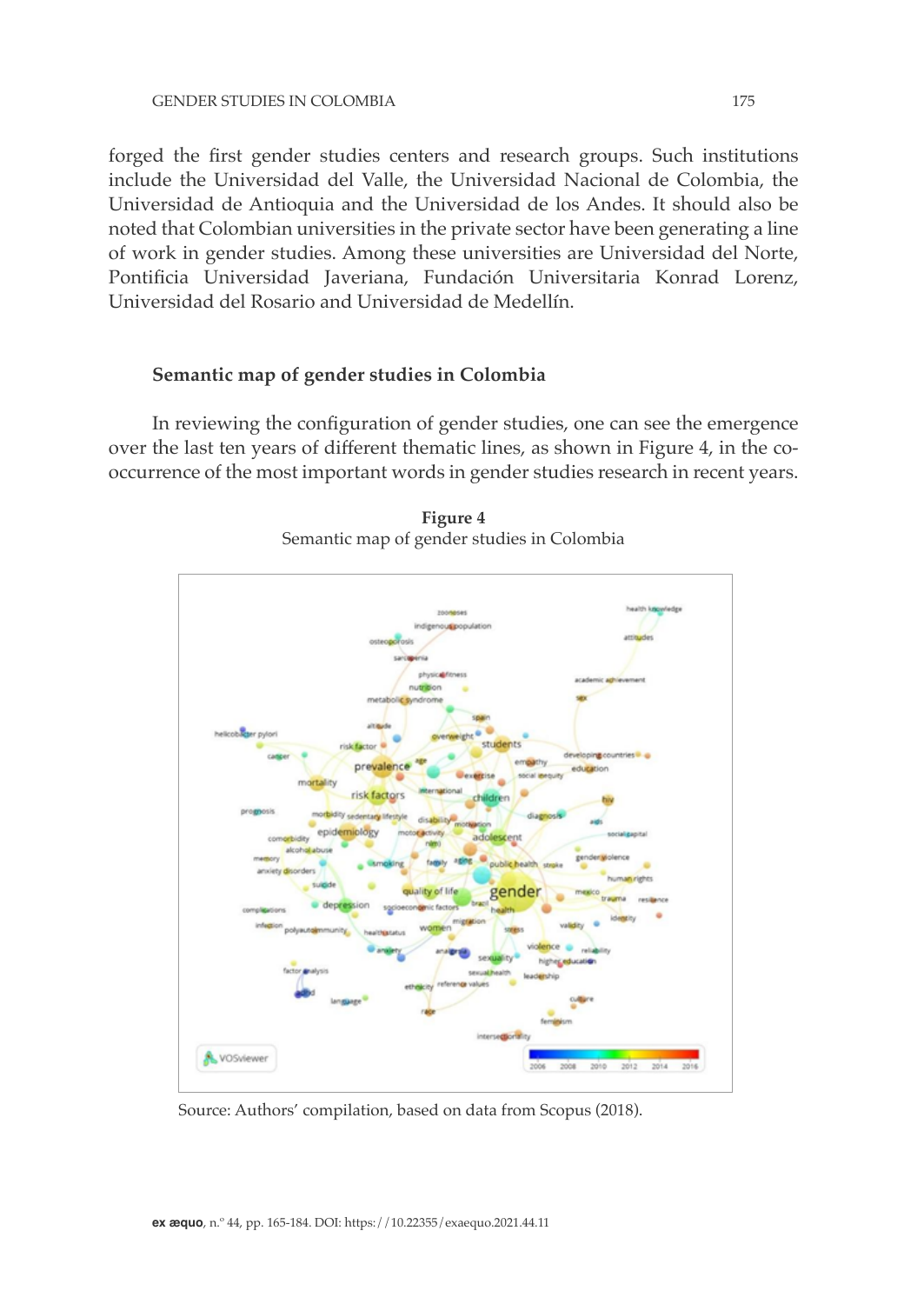Figure 4 shows that, from the concept of gender (the most representative cluster), concepts such as public health, quality of life, risk factors and epidemiol– ogy are juxtaposed in a more significant way. At an intermediate level, and revealing a novelty, some concepts such as identity, social inequity, socioeconomic factors and human rights show in a less significant manner an orientation towards approaching gender studies from the perspective of law and economic equity. We can understand the concept of gender as a hinge concept, that is, capable of generating much more complex understanding of relations than when only one sociological variable is used to explain a phenomenon.

The concept of gender represents a development in the research process that has permeated the academic and research scene in Colombia, enabling the emergence and consolidation of academic communities that conduct research and produce in the field of politically relevant gender studies.

# **Thematic lines that constitute Gender Studies in Colombia**

As we have mentioned, in the last two decades there have been ten thematic lines of research that have shaped and characterized gender studies in the country (Estrada 1997). Moreover, from the dynamics of research established during this period, at least three new research lines have emerged. These lines explore gender and health, children and adolescents, with a gender rights approach, and peace and post-conflict processes.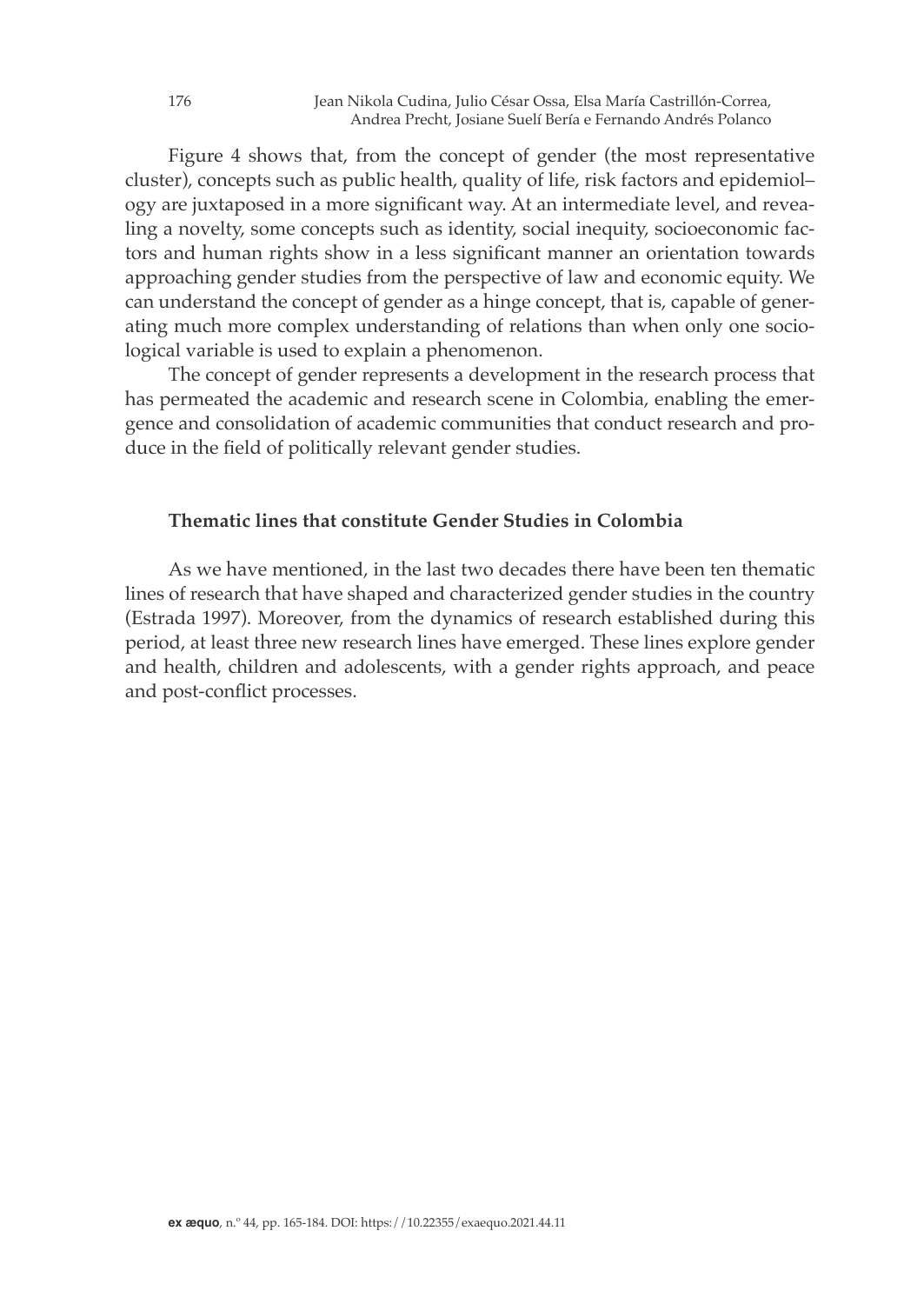

**Figure 5** Thematic lines of gender studies in Colombia

Source: Authors' compilation based on Estrada (1997).

Source: Authors' compilation based on Estrada (1997). Note: The number in parentheses indicates the thematic line presented in Table 2 below. Note: The number in parentheses indicates the thematic line presented in Table 2 below.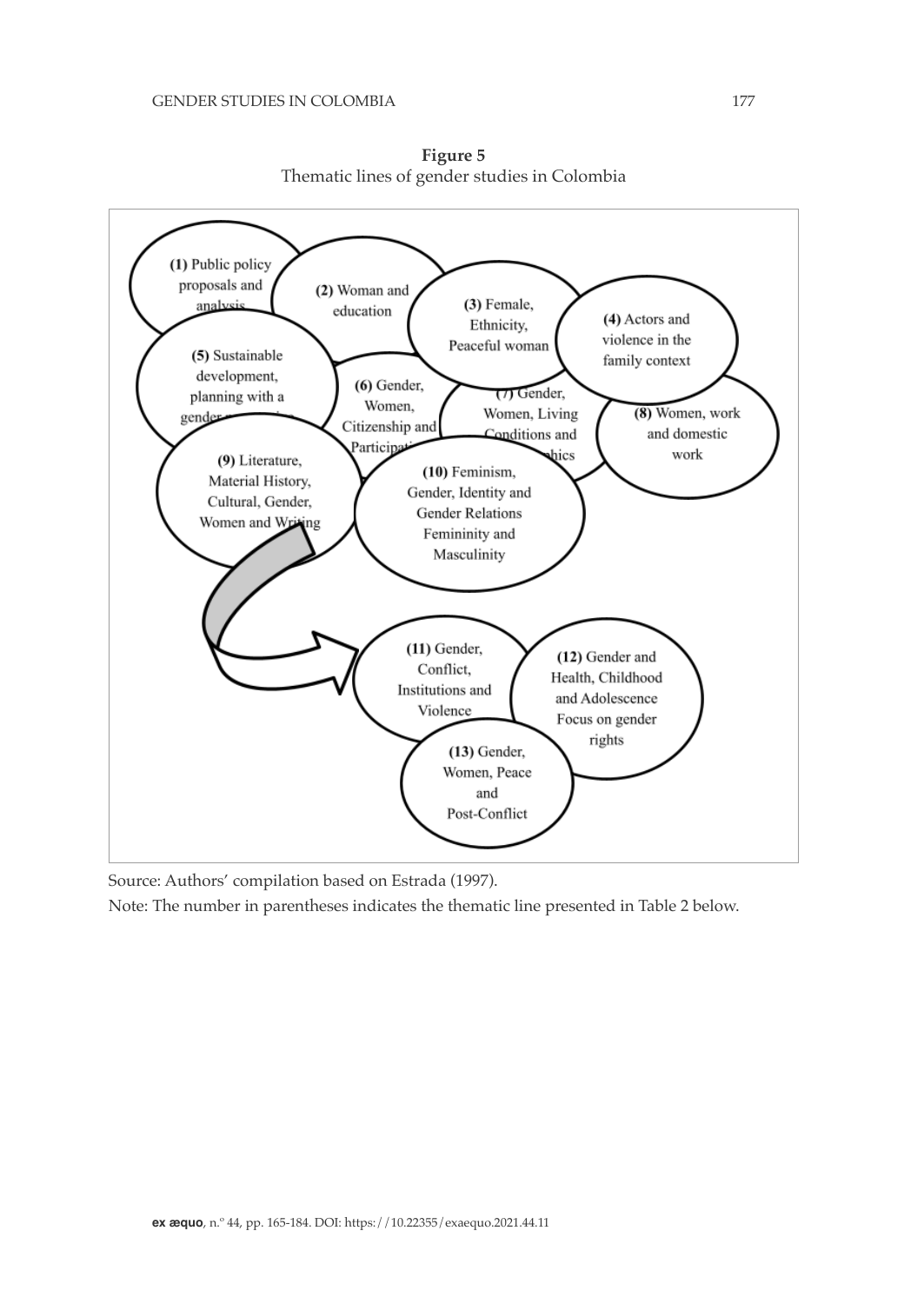Jean Nikola Cudina, Julio César Ossa, Elsa María Castrillón-Correa, Andrea Precht, Josiane Suelí Bería e Fernando Andrés Polanco

Table 2 shows the frequency of articles according to the gender studies thematic lines in Colombia over the last twenty years, with a clear increase in thematic lines and proportional to the exponential growth curve.

| <b>Thematic line</b>                                                              | No.<br><b>Articles</b> | $\%$      |
|-----------------------------------------------------------------------------------|------------------------|-----------|
| 1) Public policy proposals and analysis                                           | 82                     | 6,2%      |
| 2) Woman and education                                                            | 78                     | 5,9%      |
| 3) Female, Ethnicity, Peaceful woman                                              | 88                     | 6,6%      |
| 4) Actors and violence in the family context                                      | 85                     | 6.4%      |
| 5) Sustainable development, planning with a gender perspective                    | 80                     | 6.0%      |
| 6) Gender, Women, Citizenship and Participation                                   | 106                    | 8,0%      |
| 7) Gender, Women, Living Conditions and Demographics                              | 104                    | 7,8%      |
| 8) Women, work and domestic work                                                  | 109                    | 8,2%      |
| 9) Literature, Material History, Cultural, Gender, Women and<br>Writing           | 43                     | 3,2%      |
| 10) Feminism, Gender, Identity and Gender Relations Femininity<br>and Masculinity | 101                    | 7,6%      |
| 11) Gender, Conflict, Institutions and Violence                                   | 106                    | 8,0%      |
| 12) Gender and Health, Childhood and Adolescence Focus on<br>gender rights        | 185                    | 13,9%     |
| 13) Gender, Women, Peace and Post-Conflict                                        | 161                    | 12,1%     |
| Total                                                                             | 1328                   | $100,0\%$ |

**Table 2** Frequency of articles in each thematic line

Source: Authors' compilation.

Regarding Table 2, it is important to note that a significant percentage of studies currently recorded are in the Gender and Health, Childhood and Adolescence, Rights-based approach thematic line, with 13.9 per cent (n=185). This is followed by the thematic line of Gender, Women, Peace and Post-Conflict, with 12.1% (n=161) of the academic production recorded in the last five years. There is a growing pace of academic production in gender studies, especially in the country's higher education institutions (HEIs).

Although the HEIs that stand out the most are those belonging to the official sector, in some private institutions there are also important developments in the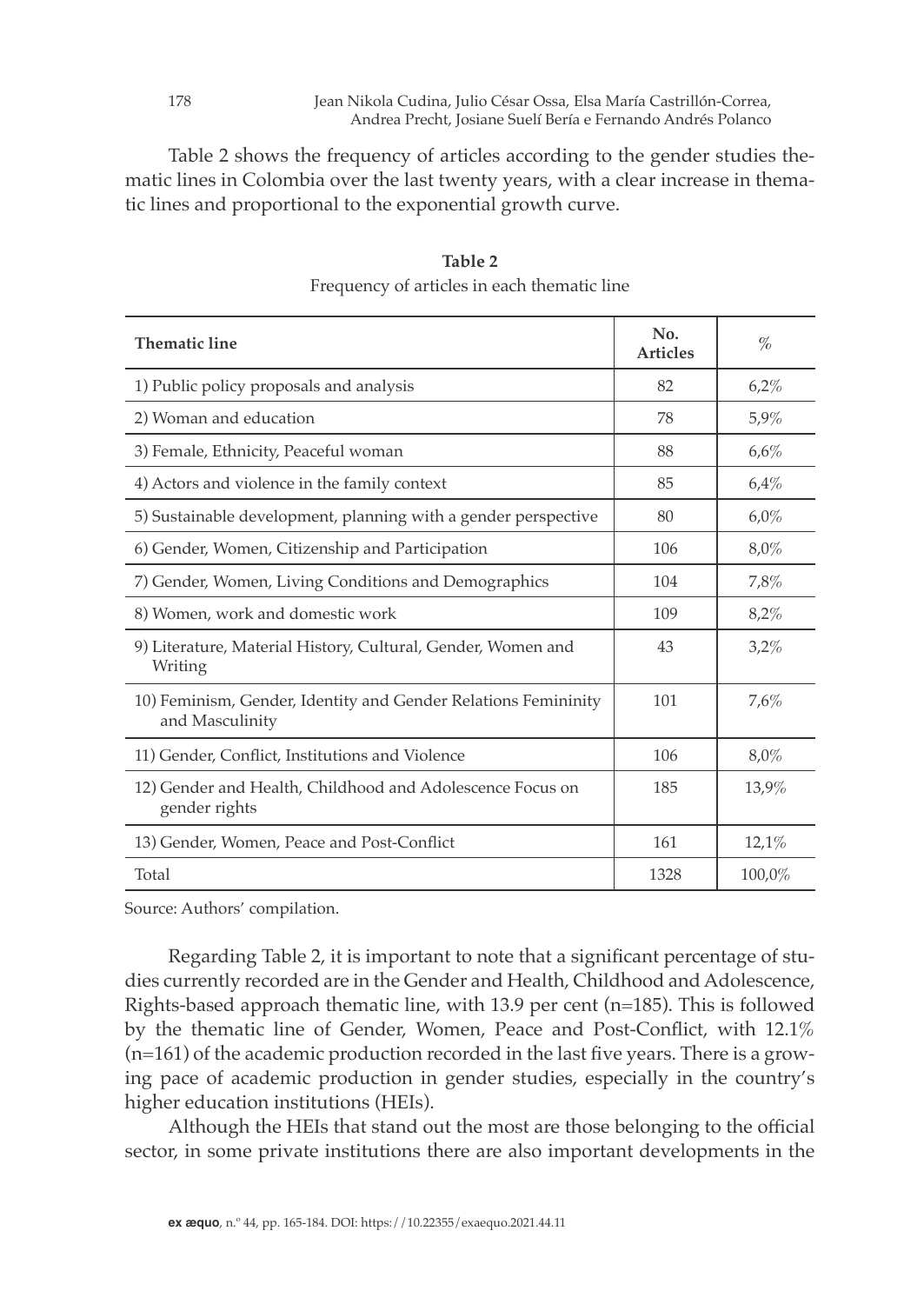field of gender studies. The most representative official sector institutions are Universidad Nacional de Colombia, Universidad del Valle, Universidad de Antioquia, Universidad de Caldas, and the private sector institutions are Universidad de los Andes, Universidad Javeriana, Universidad del Caribe and Universidad del Norte.

#### **Limitations of the study**

The analysis of the academic production in gender studies in Colombia was carried out with the information obtained from the Scopus database. It is assumed that the results presented in this study correspond to only a small sample of the scientific production in gender studies within the Colombian academic community. However, we recognize that there are other aspects, such as the diffusion and training in gender in the academic environment or publications of the so-called «grey literature», which are not included in these databases. Therefore, this study opens a door for the realization of socio-bibliometric reviews in different databases that will allow us, as in a puzzle, to put the appropriate pieces together to configure a more precise and comprehensive field of gender studies.

# **Discussion and conclusion**

The increase in academic production in gender studies is a phenomenon that has occurred in other countries, with the conformation of clearly forged thematic lines that reveal consolidated research dynamics (Ferreira, Vieira, Silveirinha, Carvalho & Freire 2020). However, the particularity of the gender studies thematic lines is related to central aspects of social and political conditions.

In the Colombian context, the thematic lines that are emerging in the dynamics of research within the field of gender studies are as follows: a) Gender, Conflict, Institutions and Violence; b) Gender and Health, Childhood and Adolescence, Focus on gender rights; and c) Gender, Women, Peace and Post-Conflict. These lines are representative of the volume of production in the last five years. We argue, based on the above, that gender studies in Colombia is a field driven by production dynamics within a national political context where social collectives play a preponderant role.

We hope that the current study can contribute to the development of comparative studies that allow for situating the discussions that are formed from the relationship between academic production and collective actions as two resources of analysis within gender studies in particular, and the development of sociobibliometric studies in general. This study addressed the relationship established between the dynamics of academic production and social mobilizations within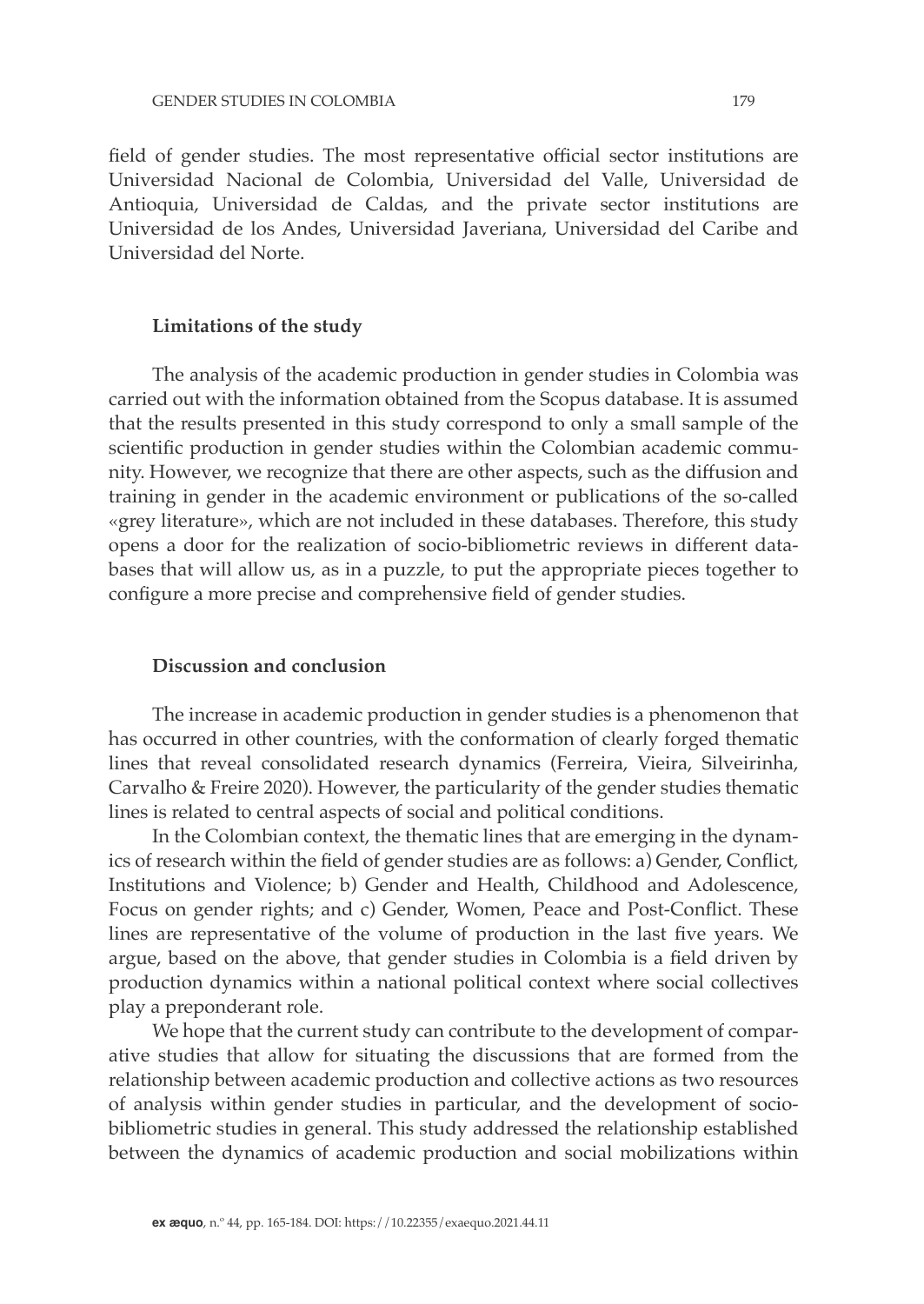gender studies in Colombia. From the methodological point of view, sociobibliometrics represents a novel resource that can be used to explore the progress of gender studies as a specialized field of knowledge, as well as to ask significant questions about the rationale of excessive growth in papers published by universities and institutions, which has resulted in an aimless academic production (Cadavid 2008).

This would allow us to pay attention to the approach of the thematic lines as an object of study in bibliometric research in the national and international political context. In this sense, we agree with Buchely *et al*. (2021), who argue that it is essential to begin to analyze the contexts of mobilization that contribute to the academic production of gender research in the country. Collective actions in the light of the socio-political events of the last five years in the country are so diverse that it is necessary to devise a working route to establish the differences and analogies of the impact of mobilization in strengthening the field of gender studies.

# **References**

- Adams, James D., Eric P. Chiang, & Katara Starkey. 2001. «Industry-University Cooperative Research Centers.» *The Journal of Technology Transfer* 26: 73-86. DOI: https://doi.org/ 10.1023/A:1007836328722
- Arango, Luz. 1991. *Mujer, religión e industria: Fabricato 1923-1982*. Medellín: Universidad de Antioquia.
- Ariza, María. 2014. *Derecho y mujer. Ayer y hoy*. Colombia: Sello Editorial Universidad de Medellín.
- Barranquero, Alejandro, & Adriana Ángel. 2015. «La producción académica sobre Comunicación, Desarrollo y Cambio Social en las revistas científicas de América Latina.» *Signo y Pensamiento* 34(67): 30-57. DOI: https://doi.org/10.11144/Javeriana.syp34-67.pacd
- Bello-Urrego, Alejandra del Rocio. 2013. «Sexo/género, violencias y derechos humanos: perspectivas conceptuales para el abordaje de la violencia basada en género contra las mujeres desde el sector salud.» *Revista Colombiana de Psiquiatría* 42(1): 108-119. DOI: https://doi.org/10.1016/S0034-7450(14)60091-3
- Bermúdez, Mario. 2014. *Breve historia de la guerra de los mil días en Colombia.* Colombia: Alcorquid.
- Bermúdez, Rosa. 2007. *Mujeres Obreras e identidades sociales. Cali 1930-1960.* Cali: La Carreta Editores-Universidad ICESI.
- Bonavitta, Paola. 2016. «Mujeres en situación de pobreza y acciones colectivas.» *Revista de Ciencias Sociales* 36: 35-54.
- Bonilla-Vélez, Gloria. 2007. «La lucha de las mujeres en América Latina: feminismo, ciudadanía y derechos.» *Palobra* 8: 42-59. DOI: https://doi.org/10.32997/2346-2884-vol.8 num.8-2007-225
- Buchely, Lina, María Victoria Castro, & Giovanna Uribe-Vásquez. 2021. «Género y derecho. Análisis bibliométrico del campo de estudio en Colombia 1991-2020.» En *Perspectivas de género en la educación superior: una mirada latinoamericana,* edited by Isabel Jaramillo- -Sierra & Lina F. Buchely, 303-326. Cali: Universidad ICESI.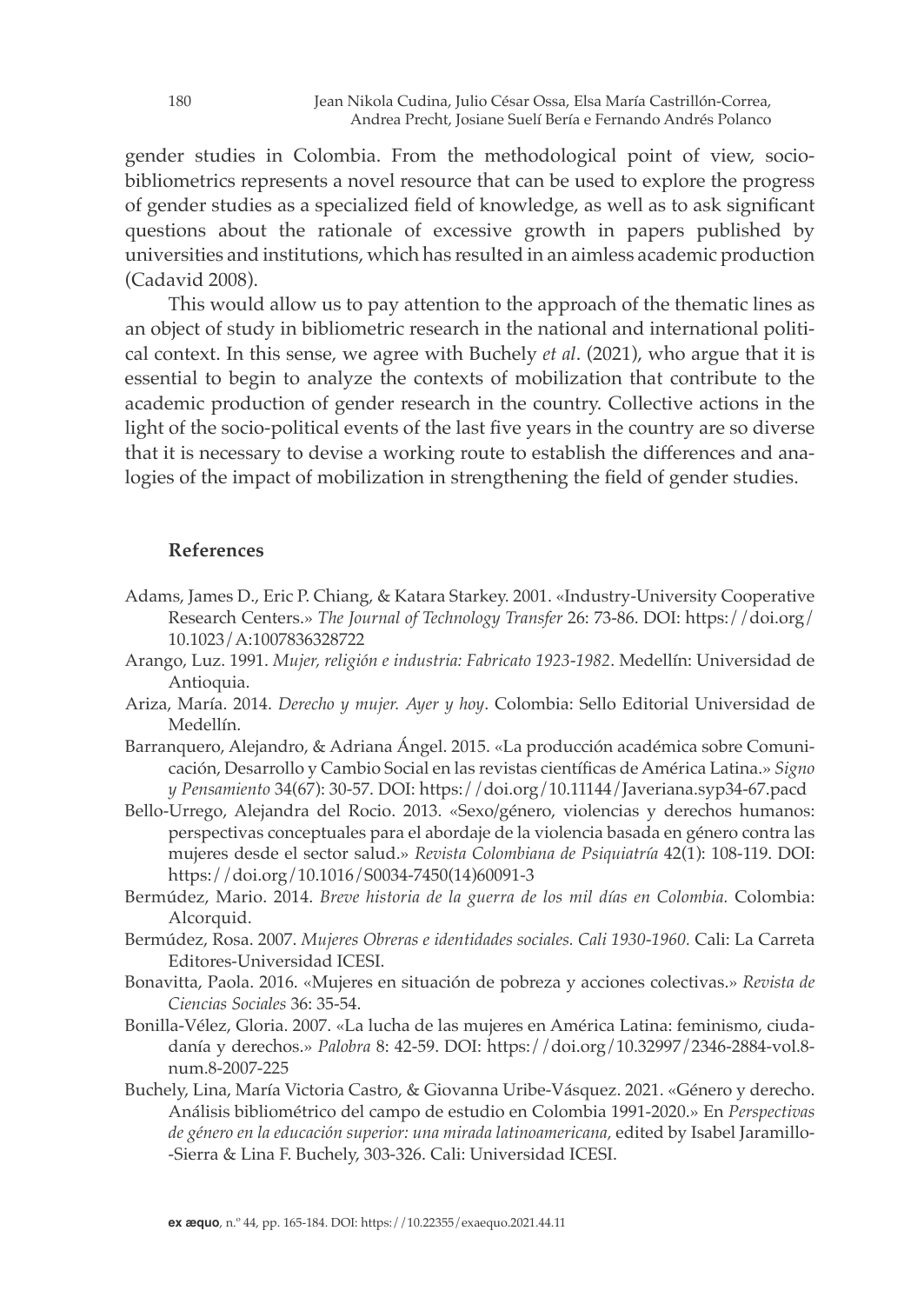- Buchely, Lina. 2013. «Overcoming Gender Disadvantages. Social Policy Analysis of urban middle-class women in Colombia.» *Revista de Economía del Rosario* 16(2): 313-340.
- Buchely, Lina. 2014. «Género y constitucionalismo. Una mirada feminista al derecho constitucional colombiano.» *Ciencia Política* 9(18): 83-107.
- Buitrago, Diego. 2013. «Mujeres indígenas: ¿protección constitucional en Colombia?» *Revista CES-Derecho*, 4(2): 18-31.
- Cadavid, Teresa. 2008. «El papel puede con todo (Sobre aquello de "publica o perece").» *Revista Iberoamericana de Educación,* 45(3): 1-4. DOI: https://doi.org/10.35362/rie4532118
- Caggiano, Sergio. 2012. *El sentido común visual: Disputas en torno a género, «raza» y clase en imágenes de circulación pública.* Buenos Aires: Miño y Dávila.
- Cohen, Lucy. 2001. *Colombianas en la vanguardia*. Medellín: Universidad de Antioquia.
- Cronin, Blaise. 2001. «Hyperauthorship. A Postmodern Perversion or Evidence of a Structural Shift in Scholarly Communication Practices?» *Journal of the American Society for Information Science and Technology* 52(7): 558-569. DOI: https://doi.org/10.1002asi.1097
- Daza, Sandra. 2015. «Contando mujeres. Una reflexión sobre los indicadores de género y ciencia en Colombia.» *Revista de Antropología y Sociología: Virajes* 10: 29-51.
- Estrada, Angela María. 1997. «Los estudios de género en Colombia: Entre los límites y las posibilidades.» *Nómadas* 6: 1-18.
- Ferreira, Virgínia, Cristina C. Vieira, Maria João Silveirinha, Elizângela Carvalho, & Priscila Freire. 2020. «"Estudos sobre as mulheres" em Portugal pós-declaração de Pequim – estudo bibliométrico das Revistas *ex aequo* e *Faces de Eva.*» *ex aequo* 42: 23-56. DOI: https://doi.org/10.22355/exaequo.2020.42.02
- Franco-Giraldo, Álvaro, & Carlos Álvarez-Dardet. 2008. «Derechos humanos, una oportunidad para las políticas públicas en salud.» *Gaceta Sanitaria* 22(3): 280-286.
- Garcés, Juan David. 2013. «La mano de obra femenina en la industria de Medellín (1900- -1925).» *Pensar Historia* 3: 23-34.
- Gil-Hernández, Franklin, & Tania Pérez-Bustos. 2018. *Feminismos y estudios de género en Colombia. Un campo académico y político en movimiento.* Bogotá: Universidad Nacional de Colombia.
- Gomes-Maciazeki, Rita de Cássia, Conceição Nogueira, & Maria Filgueiras-Toneli. 2016. «Mulheres em contextos rurais: um mapeamento sobre gênero e ruralidade.» *Psicologia & Sociedade* 28(1): 115-124.
- González, Judith. 2011. «Representaciones de las mujeres en la Independencia desde la historiografía colombiana.» *HISTOreLO. Revista de Historia Regional y Local* 3(5): 169-190.
- González, Judith. 2014. «Fe, caridad y educación: Una mirada de género sobre las mujeres de la Asociación del Sagrado Corazón de Jesús. Guadalajara de Buga 1873-1930.» *Revista Historia & Espacio* 10(43): 85-118.
- Guzmán, Maricela, & Augusto Pérez. 2005. «Las Epistemologías Feministas y la Teoría de Género. Cuestionando su carga ideológica y política versus resolución de problemas concretos de la investigación científica.» *Revista de Epistemología de Ciencias Sociales* 22: 112-126.
- Hobsbawm, Eric, & Terence Ranger. 1983. *The Invention of Tradition.* Cambridge: Cambridge University Press.
- Huertas, Rocío, & María Hernández. 2016. «La importancia de llamarse juez constitucional: Reconociendo los derechos de las familias LGBTI vía judicial.» *Anuario Iberoamericano de Justicia Constitucional* 20: 315-333.
- Ibarra-Melo, María Eugenia. 2007. «Acciones colectivas de las mujeres en contra de la guerra y por la paz en Colombia.» *Revista Sociedad y Economía* 13: 66-86.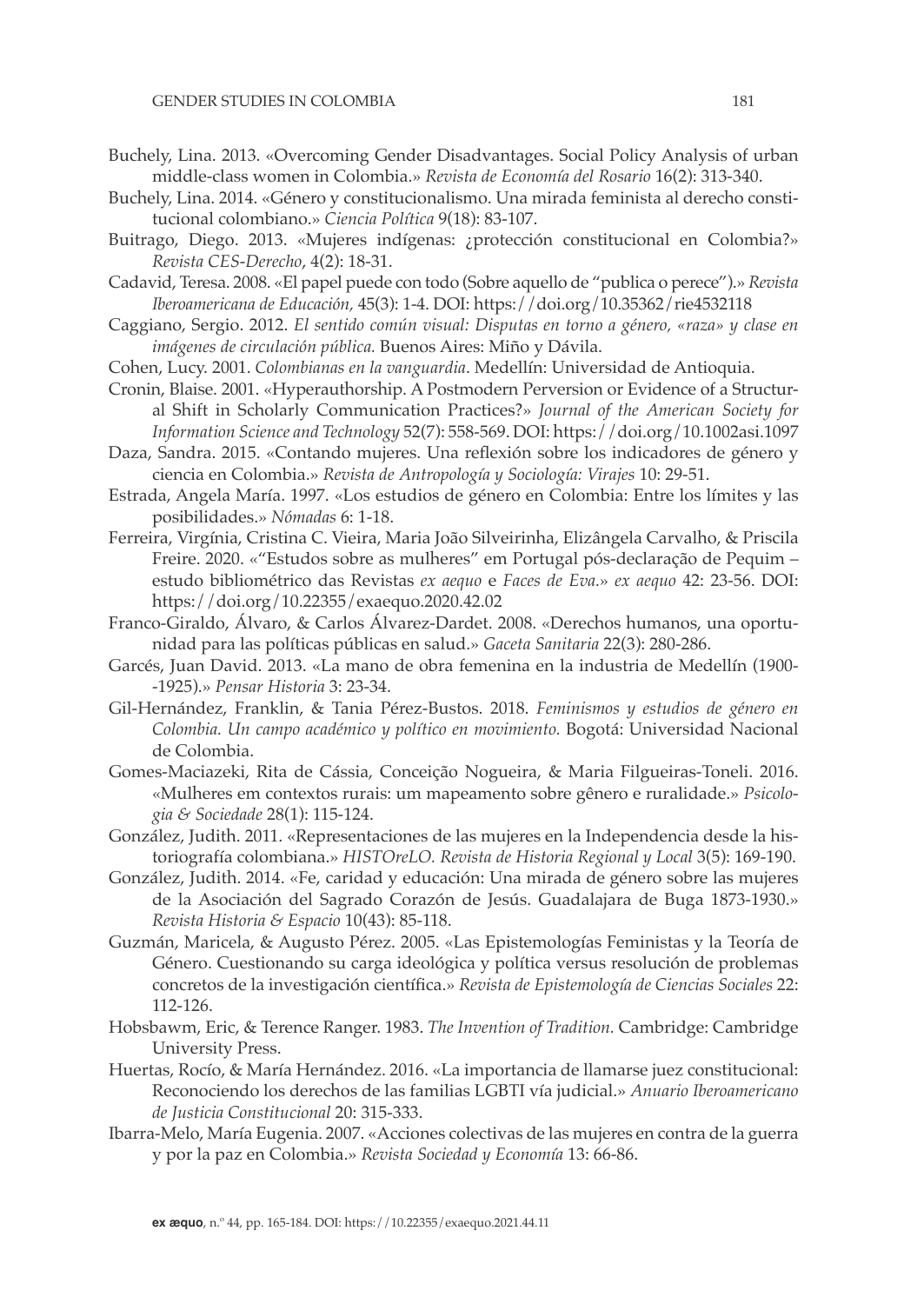- Ibarra-Melo, María Eugenia. 2011a. «Mujeres, verdad, justicia y reparación en Colombia.» *Universitas Humanística* 72: 247-273.
- Ibarra-Melo, María Eugenia. 2011b. «Acciones colectivas de mujeres por la verdad, la justicia y la reparación.» *Reflexión Política* 14 (25): 136-150.
- Ibarra-Melo, María Eugenia. 2015. «Aportes de las académicas latinoamericanas para comprender las acciones colectivas de las mujeres.» *Revista CS* 15: 173-201. DOI: https:// doi.org/10.18046/recs.i15.1966
- Jurado, Daniel. 2016. «Extendiendo el derecho a todos los derechos: La difusión transnacional del reconocimiento legal de la identidad de género.» *Colombia Internacional* 87: 173-198. DOI: https://doi.org/10.7440/colombiaint87.2016.07
- León, Magdalena. 2007. «Tensiones presentes en los estudios de género.» En *Género, mujeres y saberes en América Latina. Entre el movimiento social, la academia y el Estado*, editado por Luz Gabriela Arango y Yolanda Puyana, 23-46. Bogotá: UNAL.
- López, Alejandra, & Carlos Güida. 2002. «Aportes de los Estudios de Género en la conceptualización sobre Masculinidad.» En *Femenino – Masculino. Intervenciones teórico-clínicas*, editado por A. Muñiz, 34-65. Montevideo: Ediciones Psicolibros.
- Luna, Lola G. 2003. *Los movimientos de mujeres en América Latina y la renovación de la historia.* Cali: Universidad del Valle.
- Luna, Lola G., & Norma Villareal. 1998. *Movimientos de mujeres y participación política en Colombia, 1930-1991*. Barcelona: CICYT.
- Lurent, Virginie. 2009. «Mayo del 68, cuarenta años después. Entre herencias y controversias.» *Revista de Estudios Sociales* 33: 29-43. DOI: https://doi.org/10.7440/res33.2009.02
- Millán, Juan David, Juan Fernando Aguilar, Julio César Ossa, & Jean Nikola Cudina. 2020a. «Pensamiento político pos-fundacional y la izquierda contemporánea.» *Utopía y Praxis Latinoamericana,* 25(91): 203-216.
- Millán, Juan David, Jean Nikola Cudina, Julio César Ossa, Maribel Vega-Arce, Hernan Scholten, & Gonzalo Salas. 2020b. «Academic networks of critical social psychology in Brazil. An analysis of the impact and the intellectual roots.» *Current Psychology.* DOI: https://doi.org/10.1007/s12144-020-00827-9
- Millán, Juan David, Fernando Polanco, Julio César Ossa, Josiane Sueli Bería, & Jean Nikola Cudina. 2017. «La cienciometría, su método y su filosofía: Reflexiones epistémicas de sus alcances en el siglo XXI.» *Revista Guillermo de Ockham* 15(2): 17-27. DOI: http:// dx.doi.org/10.21500/22563202.3492
- Nash, Mary. 2006. «Identidades de género, mecanismos de subalternidad y procesos de emancipación femenina.» *Revista CIDOB d'Afers Internacionals* 73/74: 39-57.
- Parola, Ruth Noemí, & María Florencia Linardelli. 2021. «La sistematización en Trabajo Social y la epistemología feminista del punto de vista. Diálogos sobre la producción de conocimiento sustentada en experiencias.» *Prospectiva* 31: 71-92. DOI: https://doi. org/10.25100/prts.v0i31.10562
- Polanco, Fernando, Josiane Sueli Bería, & Hugo Klappenbach. 2017. «Cinco décadas de la *Revista Interamericana de Psicología*. Un estudio socio-bibliométrico.» *Interamerican Journal of Psychology,* 51(3): 297-319.
- Ramírez, María Imelda. 2010. «La mujer en la historia de la educación superior en Colombia.» *Universia*. Disponible en https://www.universia.net/co/actualidad/orientacion-academica/mujer-historia-educacion-superior-colombia-258244.html
- Reyes, Ana, & Maria Saavedra. 2005. *Mujeres y trabajo en Antioquia durante el siglo XX Formas de asociación y participación sindical.* Medellín: Ediciones ENS.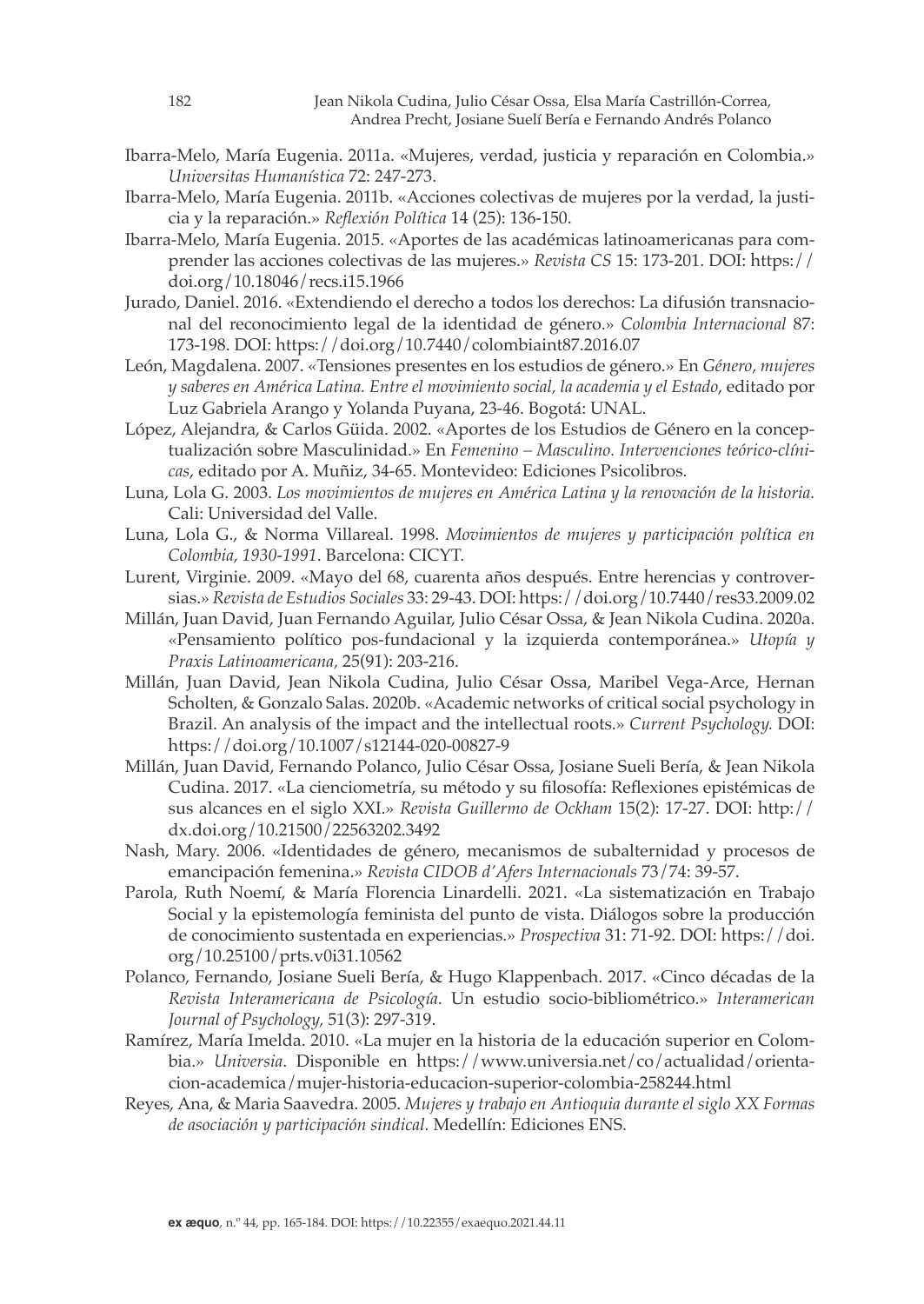- Rodríguez-Amat, Joan, & Robert Jeffery. 2017. «Student Protests. Three Periods of University Governance.» *TripleC. Communication, Capitalism and Critique* 15(2): 526-542. DOI: https://doi.org/10.31269/triplec.v15i2.771
- Rodríguez-Pizarro, Alba Nubia, & María Eugenia Ibarra-Melo. 2013. «Los estudios de género en Colombia. Una discusión preliminar.» *Sociedad y Economía* 24: 15-46.
- Salas-Díaz, Ricardo. 2015. «La incidencia de la migración sobre las diferencias salariales de género en Colombia.» *Ensayos Sobre Política Económica* 33: 103-116. DOI: https://doi. org/10.1016/J.ESPE.2014.11.002
- Sánchez-Mora, Mayra Lucia, & Zuriñe Rodríguez-Lara. 2015. «Acciones colectivas de las organizaciones de mujeres por la paz en Colombia.» *Revista de Paz y Conflictos* 8(2): 149-177.
- van Eck, Nees Jan, & Ludo Waltman. 2010. «Software survey: VOSviewer, a computer program for bibliometric mapping.» *Scientometrics* 84(2): 523-538. DOI: https://doi. org/10.1007/s11192-009-0146-3.
- Velazco, Katerine. 2014. «Mujer, sociedad y voto femenino en Cartagena 1940-1960.» Tesis de grado. Cartagena, Colombia: Universidad de Cartagena.
- Viveros, Mara. 2013. «Género, raza y nación. Los réditos políticos de la masculinidad blanca en Colombia.» *Maguaré* 27(1): 71-104.
- Ziman, John. 2003. «Ciencia y sociedad civil.» *Isegoría*, 28: 5-17. DOI: https://doi.org/ 10.3989/isegoria.2003.i28.503

**Jean Nikola Cudina.** Psychologist. Academic at the research center of the Fundación Universitaria Católica Lumen Gentium, UNICATÓLICA. Co-founding member of the research group Bibliometrics Research Lab. Member of the History Group of the Interamerican Society of Psychology and the Iberoamerican Network of Researchers in History of Psychology.

**Julio César Ossa.** Ph.D. in Psychology, associate professor and researcher at the Fundación Universitaria de Popayán. Coordinator of the Iberoamerican Network of Researchers in History of Psychology and Editor of the Newsletter, Division 18, IAAP.

**Elsa María Castrillón-Correa.** PhD Candidate in Education at the Universidad Católica del Maule (Chile). Family Development Professional from the University of Caldas and Master in Sustainable Development and Environment from the University of Manizales (Colombia). Research interests focus on human agency and its relationship with individuals, as well as in collective contexts such as family and school.

**Andrea Precht.** Associate Researcher at the Center for Research in Education for Social Justice (CIEJUS) of the Universidad Católica del Maule (Chile). Doctor in Educational Sciences. Member of the academic boards of the Doctorate in Education and Doctorate in Psychology (UCM). Research interests: Families, parenting and schools; teacher training and motivational processes.